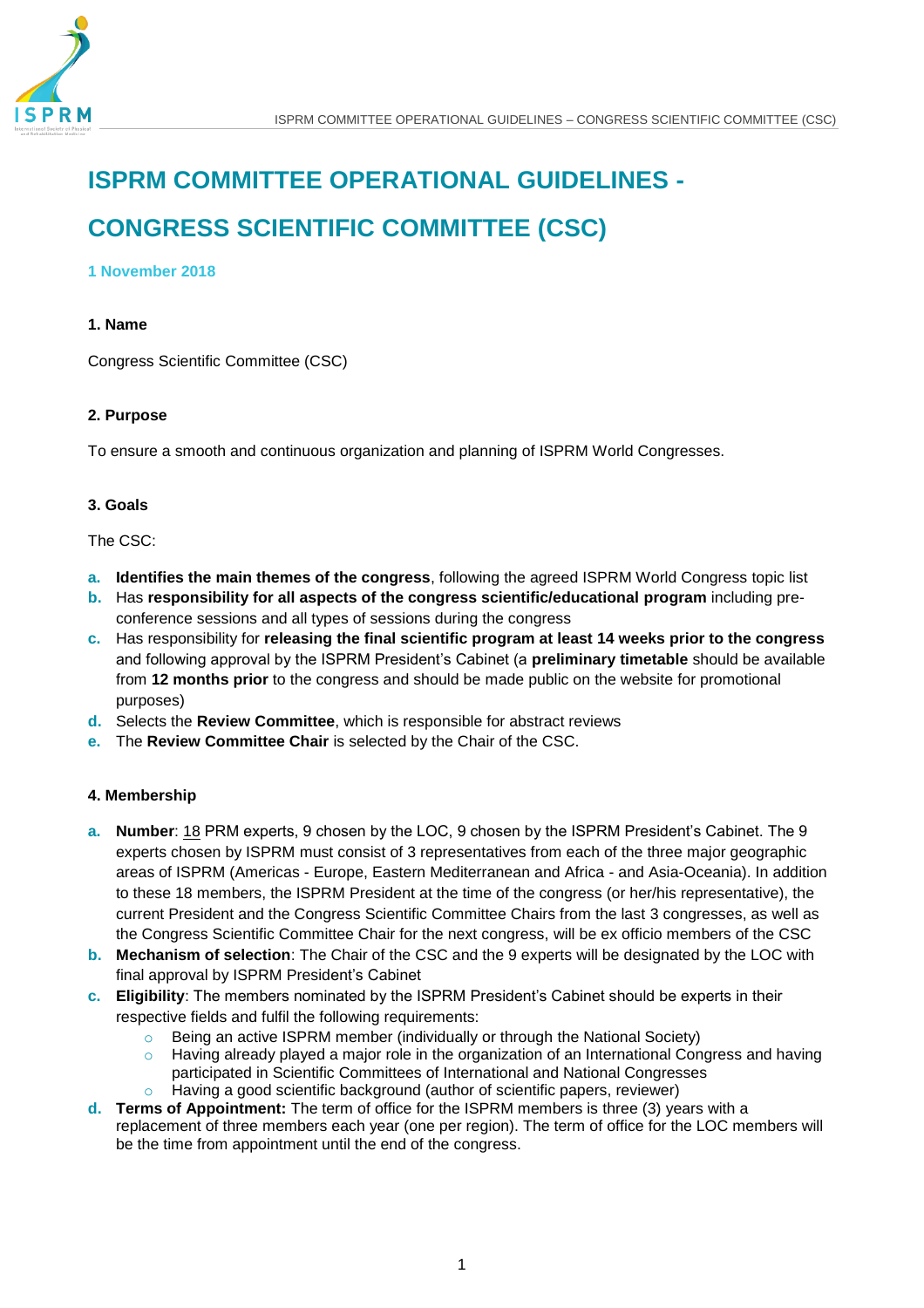

### **5. Organizational Structure**



## **6. Reporting mechanisms**

The Scientific/Educational program must be approved by the President's Cabinet.

## **7. Required resources**

No specific resources are required other than the requirements listed in 8. Procedures.

#### **8. Procedures**

Please see the following pages for the suggested process and procedures for the development of the Congress Scientific Program.

## **8.1 Suggested steps and timeline for the development of the Scientific Program**

| 26 months prior | Invitations sent to Congress Scientific Committee (CSC) members                                                                                                                                                                                                                    |  |  |  |  |
|-----------------|------------------------------------------------------------------------------------------------------------------------------------------------------------------------------------------------------------------------------------------------------------------------------------|--|--|--|--|
| 24 months prior | First meeting of the CSC, held at the ISPRM World Congress 2 years' prior                                                                                                                                                                                                          |  |  |  |  |
|                 | To have a face-to-face kick-off meeting<br>۰<br>Discuss the structure of the ISPRM World Congress Program; Abstract<br>۰<br>Topic list; Processes and Procedures of the committee; Scientific<br>timeline; agree actions <i>i.e. proposition of overarching key themes (4-6)</i> , |  |  |  |  |

*topics, speakers (Invited and keynote lecturers)*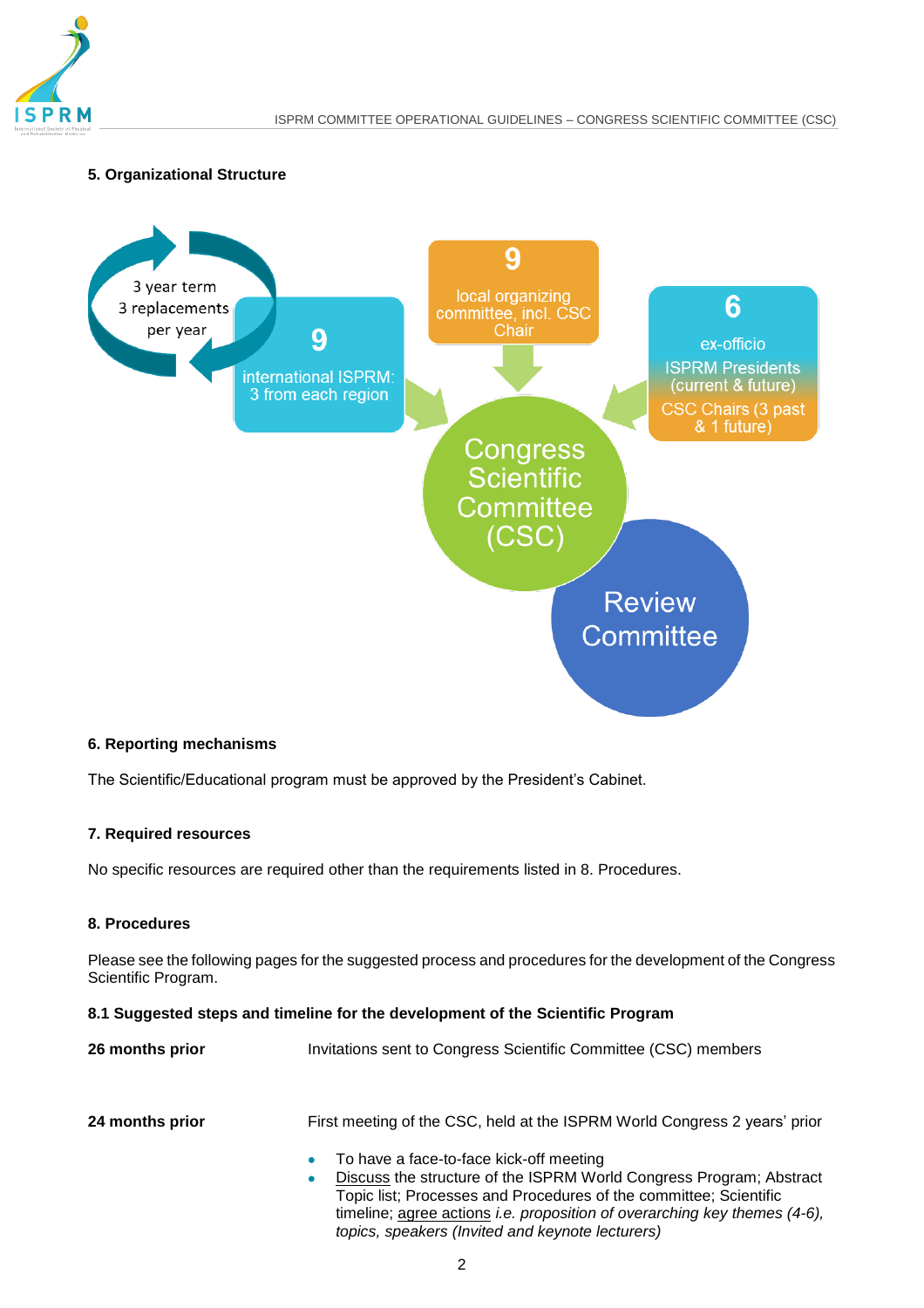

| 18 months prior  | CSC online status meeting                                                                                                                                                                                                                                                                              |  |  |  |
|------------------|--------------------------------------------------------------------------------------------------------------------------------------------------------------------------------------------------------------------------------------------------------------------------------------------------------|--|--|--|
|                  | Propose key congress themes and suggestions for keynote speakers<br>and sessions                                                                                                                                                                                                                       |  |  |  |
| 12 months prior  | Second meeting of the CSC, held at the ISPRM World Congress 1 year prior                                                                                                                                                                                                                               |  |  |  |
|                  | Confirm the congress key themes, confirm the keynote topics<br>۰<br>Letter to ISPRM National Society Representatives and National Society<br>$\bullet$<br>Presidents - interest in participating, potential speakers, session<br>suggestions, reviewer names                                           |  |  |  |
|                  | Letter to ISPRM Committee Chairs - asking for session proposals,<br>$\bullet$<br>workshop and meeting requirements, speaker and session suggestions<br>and reviewer names                                                                                                                              |  |  |  |
|                  | Letter to Scientific Societies through PC liaison that have an agreement<br>$\bullet$<br>for joint sessions requesting topic suggestions and lecturers (in principle,<br>2 from that specific Society and two from ISPRM; if feasible, one from<br>the National Hosting Society and one international) |  |  |  |
| 11 months prior  | Review suggestions and research the proposed names checking scientific<br>credentials. Find potential speakers for topics missing suggestions via<br>PubMed                                                                                                                                            |  |  |  |
| 10 months prior  | Confirm Keynote speakers, sessions and pre-conference sessions for online<br>publication and promotion (preliminary program)                                                                                                                                                                           |  |  |  |
| 9 months prior   | Abstract submission opens                                                                                                                                                                                                                                                                              |  |  |  |
| 5-6 months prior | Abstract submission closes                                                                                                                                                                                                                                                                             |  |  |  |

### **8.2 General principles**

- If the CSC Chair is not from the national society, they should have a **local counterpart** who will work closely with them and bring the local dynamic to the program
- CSC Chair should **liaise with every member of the CSC** ensuring a close collaboration
- Where possible documents should be stored in a **collaborative working space** i.e. Dropbox
- A **database of speakers** should be started from 2017 detailing potential speakers against each topic area
- Requirements for CSC members:
	- o Attend meetings in person (where possible) and via online calls
	- o Propose themes, topics and speakers
	- o Review of abstracts

## **8.3 Scientific Program principles**

• There can be a maximum of up to 10 Keynotes (KL); and up to 100 invited speakers (IL); these should be in an equitable (not equal) distribution among the three ISPRM geographic areas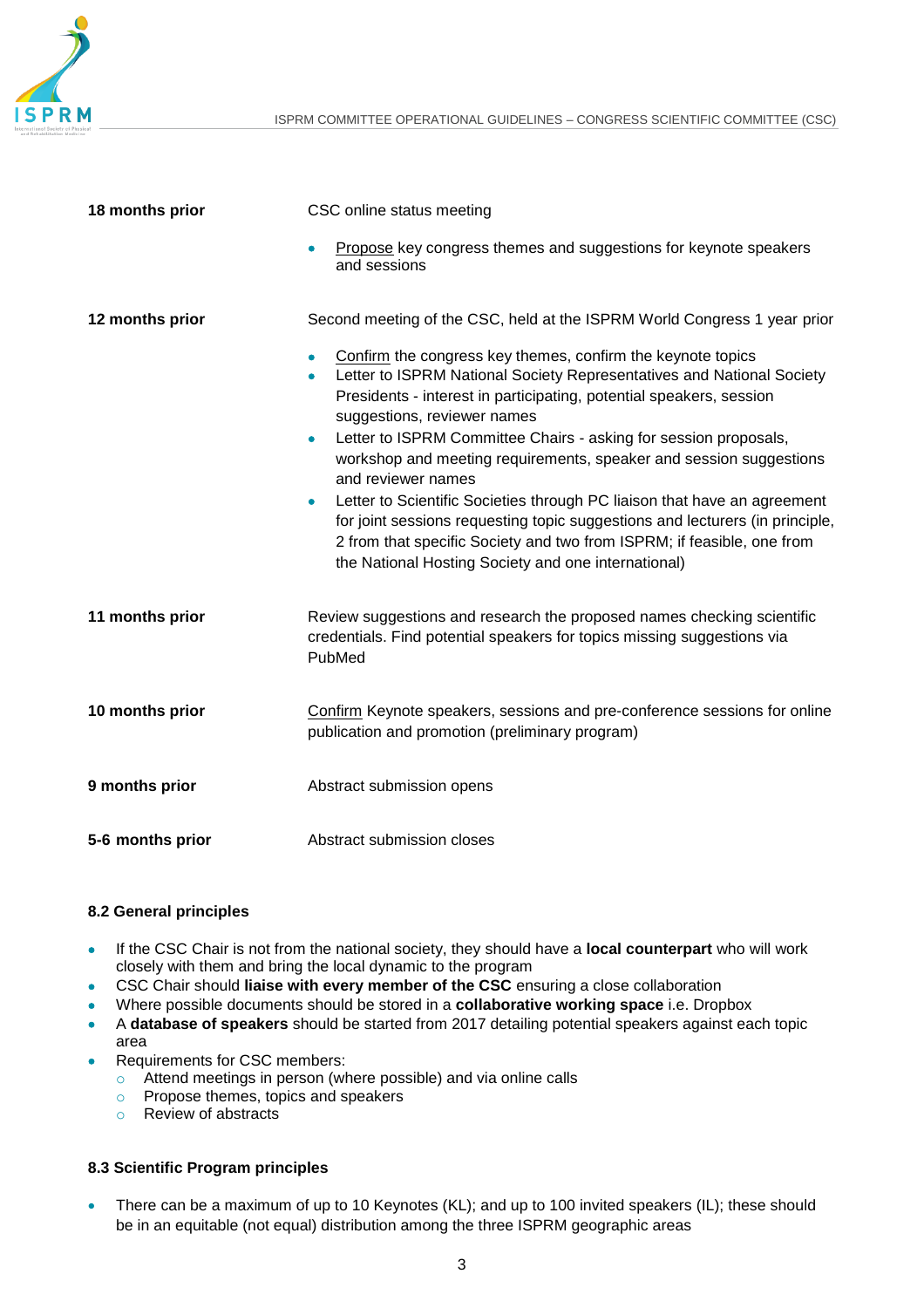

- A maximum of 5 parallel sessions
- Sessions will generally have a duration of 90 minutes; they will consist of two/three IL and allow 30 minutes for oral abstract presentations (OP) (these oral presentations will be the best scored by the reviewers and Scientific Committee on the specific topic of each session)
- The other OP accepted by the reviewers will be presented in "Oral Presentations sessions" (without IL) during slots of two hours with a time of 10 minutes (7 for presentation and 3 for discussion) for each presenter
- The Posters accepted by the reviewers will be presented in "(e-)Poster Presentations" (PP) during slots of 1 hour (11 PPs) with a time of 5 minutes (3 for presentation and 2 for discussion) for each presenter
- The CSC will suggest chairs/moderators for each session, including KL, Sessions, OP and PP; each session will have at least two; ideally, at least one from the Local Society; the Organizing Committee will closely collaborate in this task
- Each of ISPRM's Committees is entitled to submit one session for placement within the ISPRM scientific program
- ISPRM has agreements in place with several international societies in related disciplines to the field of PRM to host **joint sessions** at the World Congress. The current listing will be provided by the Central Office.

## **8.4 ISPRM business meetings and side meetings**

The Business meeting schedule is organised by the ISPRM Central Office, and is not part of the Scientific Program, however it is included here, as it is an important element of the World Congress.

## **ISPRM business meetings**

ISPRM has the following business meetings as standard throughout the congress, please note the **AIM** and **AOD** meetings should feature on the main scientific program:

*\*NB an EC 2 meeting is sometimes held after the AOD, only in years of election* – this meeting would then

| <b>Meeting</b>                | <b>Day</b>        | <b>Start</b>       | <b>End</b> | <b>Type of meeting</b>                                                                                                                                                              |
|-------------------------------|-------------------|--------------------|------------|-------------------------------------------------------------------------------------------------------------------------------------------------------------------------------------|
| Committee<br>meetings         | Sunday (day 0)    | 08:00              | 20:00      | 4 rooms + ISPRM office room where ISPRM<br>Committees will meet based on a pre-set schedule<br>- Board room setting<br>(incl Committee Chairs, PC & Council of Past)<br>Presidents) |
| $EC(1)^*$                     | Monday (Day 1)    | 12:30              | 14:00      | Executive Committee meeting - Board room setting                                                                                                                                    |
| AIM                           | Tuesday (Day 2)   | 17:30              | 19:30      | Assembly of Individual members - end of sessions,<br>Plenary Hall. Theatre style setting - top table facing<br>the audience with 4 microphones                                      |
| <b>AOD</b>                    | Wednesday (Day 3) | 15:30              | 19:00      | Assembly of Delegates - Theatre style for 100 pax<br>++ with top table facing the audience with<br>microphones for 6 pax. Photographer throughout<br>the meeting. Beamer, computer  |
| <b>President's</b><br>Retreat | Thurs-Saturday    | <b>Thurs</b><br>pm | Sat pm     | Business meeting/strategic workshop, held offsite.<br>Organised by LOC and will include business<br>meeting and leisure time.                                                       |

be held on Thu AM.